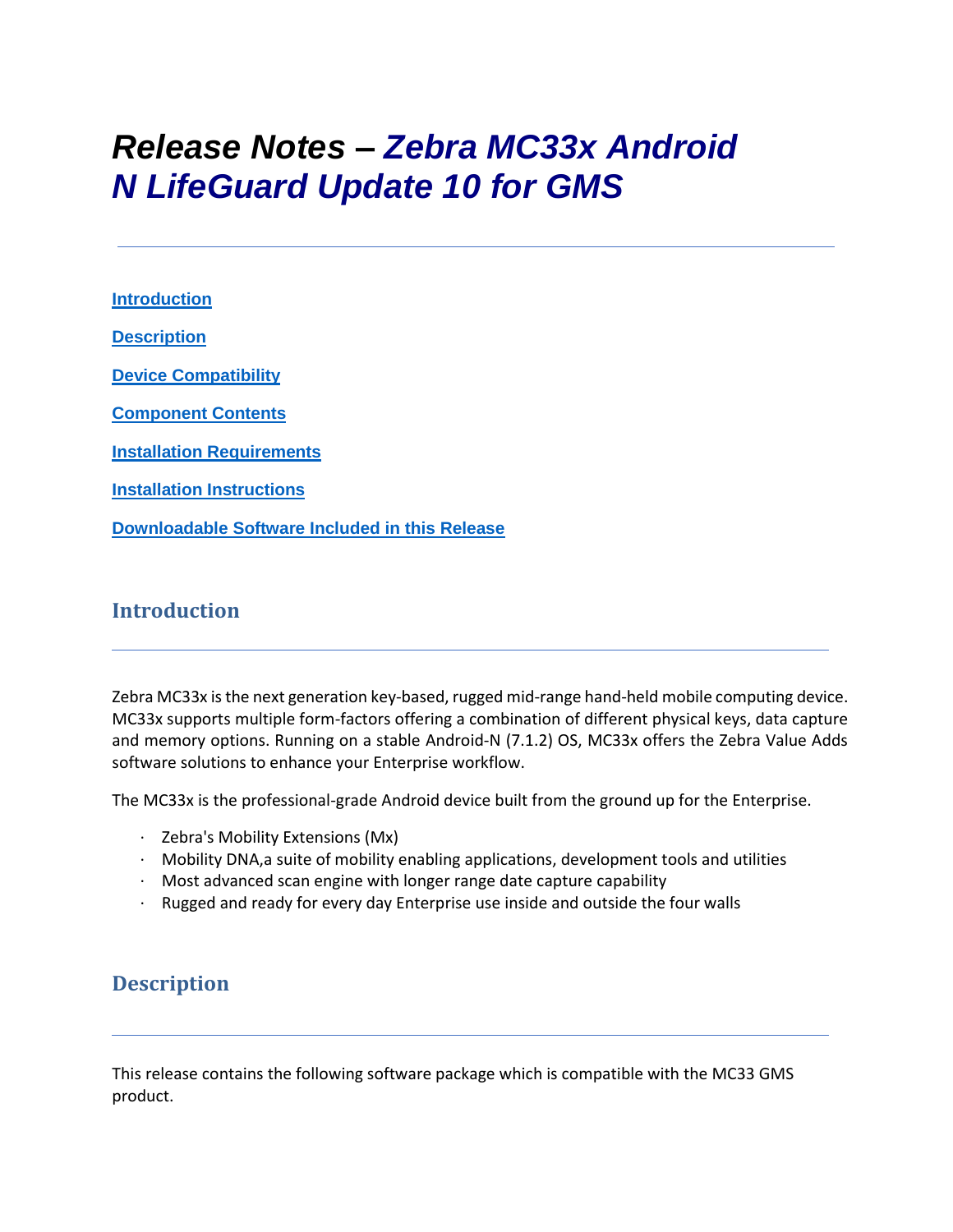LifeGuard patches are cumulative and include all previous fixes that are part of earlier patch releases.

# <span id="page-1-0"></span>Component Contents

| <b>Component / Description</b>   | <b>Version</b>                                                                                                                                      |  |  |
|----------------------------------|-----------------------------------------------------------------------------------------------------------------------------------------------------|--|--|
| <b>Product Build Number</b>      | 01-01-49-NG-00-U10-STD                                                                                                                              |  |  |
| <b>Android Version</b>           | 7.1.2                                                                                                                                               |  |  |
| <b>Linux Kernel</b>              | 3.10.84                                                                                                                                             |  |  |
| <b>Android SDK Level</b>         | 25                                                                                                                                                  |  |  |
| Platform                         | QC8956                                                                                                                                              |  |  |
| <b>Bluetooth Stack</b>           | 1.1                                                                                                                                                 |  |  |
| <b>Flash Size</b>                | 32GB                                                                                                                                                |  |  |
| <b>RAM Size</b>                  | 4GB                                                                                                                                                 |  |  |
| Scanning                         | 19.11.37.0                                                                                                                                          |  |  |
| DataWedge                        | 6.8.54                                                                                                                                              |  |  |
| <b>EMDK</b>                      | 6.9.16.1216                                                                                                                                         |  |  |
| MXMF / OSX                       | MXMF-8.0.2.0 / QCT.71.7.7.1                                                                                                                         |  |  |
| <b>EKB</b>                       | 1.8.0.8                                                                                                                                             |  |  |
| WiFi                             | FUSION_BA_2_10.0.1.019_N<br>Application: BA_2_10.0.0.011_N<br>Radio: BA_2_10.0.1.018_N<br>Middleware: BA_2_10.0.1.012_N<br>Firmware: 7.35.205.8 (r) |  |  |
| PTT                              | 3.1.35                                                                                                                                              |  |  |
| Touch FW                         | N/A                                                                                                                                                 |  |  |
| RxLogger                         | 5.4.10.0                                                                                                                                            |  |  |
| B <sub>2</sub> M                 | N/A                                                                                                                                                 |  |  |
| <b>Bluetooth Pairing Utility</b> | 3.11                                                                                                                                                |  |  |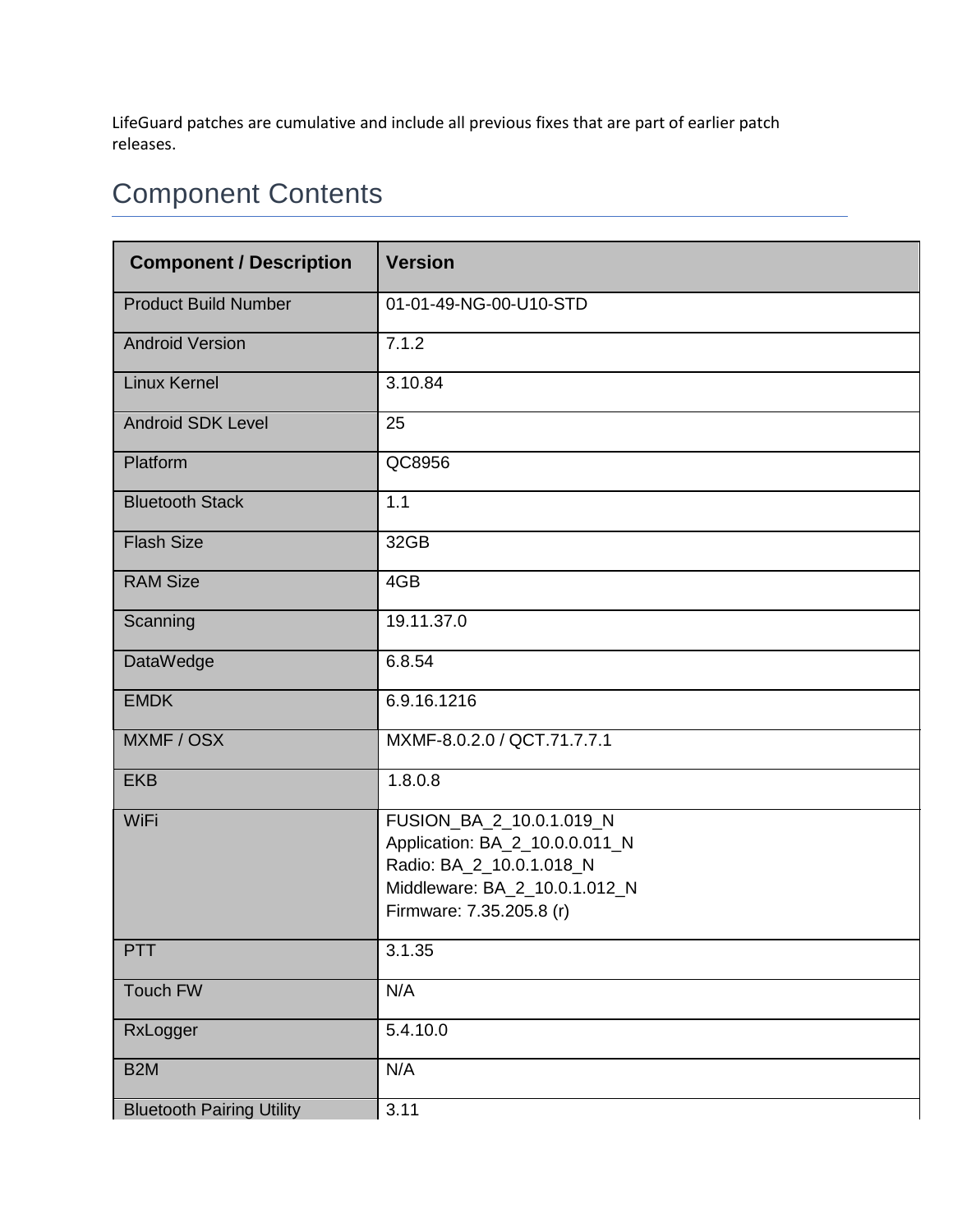| <b>DataAnalytics</b>                                                            | 3.3.0.1113                                                             |
|---------------------------------------------------------------------------------|------------------------------------------------------------------------|
| <b>File Browser</b>                                                             | 1.19.1.5                                                               |
| <b>Stage Now</b>                                                                | 3.0.1.1038                                                             |
| <b>App Gallery</b>                                                              | 3.0.1.7                                                                |
| <b>User Guide</b>                                                               | N/A                                                                    |
| Sensors (Accel, Gyro)                                                           | 2061000, 2061000                                                       |
| <b>MobiControl</b>                                                              | N/A                                                                    |
| <b>ZVC</b>                                                                      | 2.0.0.16                                                               |
| <b>Battery Manager</b>                                                          | 1.3.8                                                                  |
| ActiveEdge                                                                      | 2.5.16                                                                 |
| SmartMU                                                                         | 3.0.1                                                                  |
| SimulScan Demo App (only on<br>Imager input on SE4750/SE4850<br>configurations) | 3.0.2                                                                  |
| SimulScan Engine (only on<br>Imager input on SE4750/SE4850<br>configurations)   | 2.0.3                                                                  |
| <b>Device Central</b>                                                           | 1.0.5.0                                                                |
| Audio                                                                           | 0.24.0.0                                                               |
| Diagnostic Tool                                                                 | 1.15.0.14                                                              |
|                                                                                 | Zebra/MC33/MC33:7.1.2/01-01-49-NG-00-U10-STD/75:user/release-<br>keys  |
| FingerPrint                                                                     | Zebra/MC33/MC33C:7.1.2/01-01-49-NG-00-U10-<br>STD/75:user/release-keys |
| <b>Security Patch Level</b>                                                     | August 01, 2018                                                        |
| <b>GMS Version</b>                                                              | $7.1$ _r8                                                              |

# **1. CFE v10 Updates:**

❖ CFE\_ATLAS\_P10\_NG\_01-01.49.zip (GMS)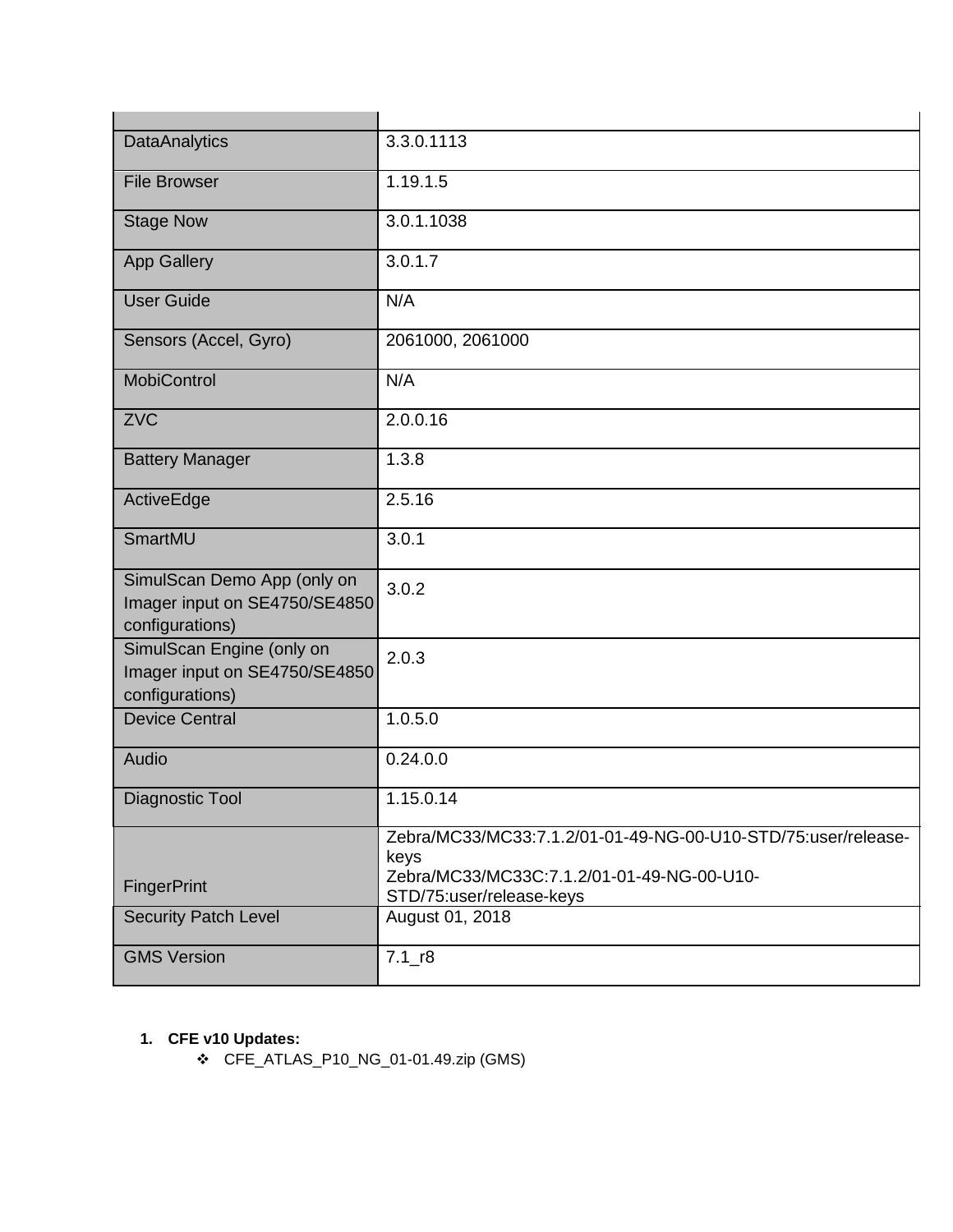1. **Android Security Patch Level:** August 1, 2018

Use the link below to see the Android Security bulletin for more information: <https://source.android.com/security/bulletin/>

- 2. Updated below mentioned components:
	- o OSX Version QCT.71.7.7.1
	- o Scanning Framework Version 19.11.37.0
- 3. SPR34695 Resolved an issue wherein Google play protect setting was not persisting across reboot.
- 4. SPR35062 Resolved an issue wherein setting Default Launcher was failing when more than one third party launcher was installed in the device.
- 5. SPR34648 Resolved an issue where malformed DHCP Option 150 (TFTP Server Address) was passed during DHCP exchange.
- 6. SPR34445 Resolved an issue wherein scanner exceptions were observed while scanning DATAMATRIX barcodes using DS3678 scanner resulting in scanner beam failures.
- 7. SPR34310 Resolved an issue where in CANCELREAD API was not working when Continuous Mode was enabled.
- 8. SPR34757 Resolved an issue where DHCP Option 42 (NTP servers) has more entries than expected.
- 9. SPR34046 Resolved an issue wherein there were Bluetooth scanner disconnections noticed while audio was being played simultaneously on BT headset.

#### **2. CFE v9 Updates:**

- ❖ CFE\_ATLAS\_P09\_NG\_01-01.49.zip (GMS)
- 1. **Android Security Patch Level:** July 1, 2018 Use the link below to see the Android Security bulletin for more information: <https://source.android.com/security/bulletin/>
- 2. Updated below mentioned components:
	- $\circ$  MX Version 8.0.2.0
	- $\circ$  EKB Version 1.8.0.8
	- o StageNow Client Version 3.0.1.1038
	- o DataWedge Version 6.8.54
	- o WiFi FUSION\_BA\_2\_10.0.1.019\_N
	- o SmartMU Version 3.0.1
	- o OSX Version QCT.71.7.7.0
	- o DataAnalytics Version 3.3.0.1113
- 3. After an upgrade from non-EULA to EULA BSP, the Data Analytics Engine (DAE) upgrades to v3.3.0.1113 and takes about 35 secs to initialize for the first time. During this time the Settings->Zebra (EULA) page will show the default status of Device Data toggle button as enabled until initializing is complete.
- 4. Audio Optimization resulting in a 75% reduction is buffering between HAL and ALSA in both the RX and TX leg of a VoIP Call reducing device's contribution to the mouth to ear delay significantly. Impact is to VoIP use case only on all SKU's.
- 5. SPR34894 Fixed an issue in DataWedge wherein scanner could not be enabled due to quick enabling and disabling of scanner through Intents.
- 6. SPR34743 Keyboard configuration properties has been changed for software keyboard pop up scenario.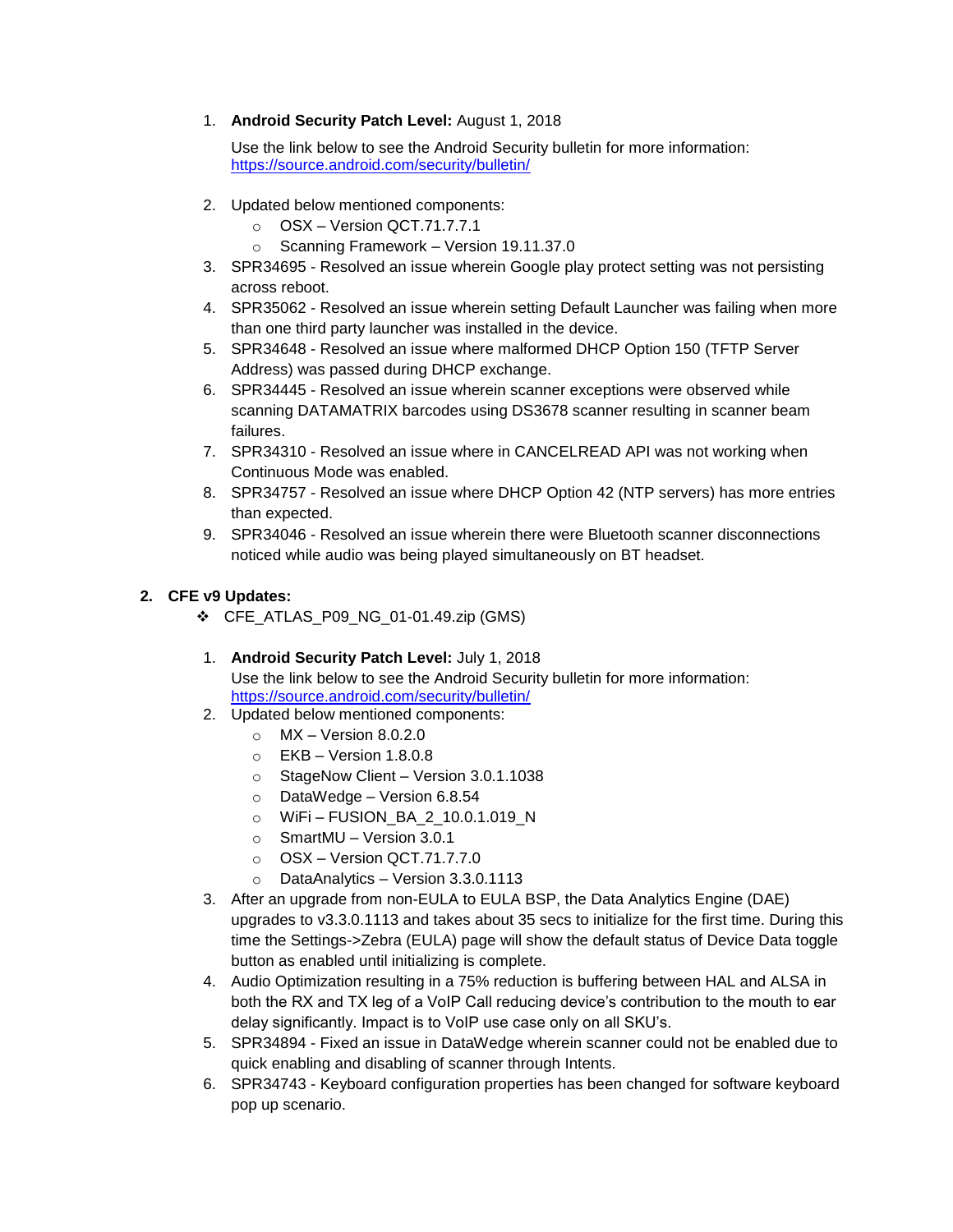- 7. SPR34906 Resolved an issue wherein device used to get stuck in the boot up screen on Velocity app installed devices.
- 8. SPR33599 Resolved an issue wherein few system apps were being disabled after Applock whitelist mode was enabled.
- 9. SPR33818 Fixed an issue wherein certain decoder type values were not persisting across a scanner enable/disable cycle.
- 10. SPR34267 Resolved an issue wherein user was not able to enable USB debugging option using StageNow.
- 11. SPR33639 Resolved an issue wherein the customer app install and launch during device sleep state and device stop emitting scan beam after awake from suspend.
- 12. SPR34614 Resolved an issue in DataWedge wherein scanner could not be enabled due to quick enabling and disabling of scanner through Intents.
- 13. SPR33920 Resolved an issue wherein devices failed to connect to WLAN network if the country selection is set to Japan.
- 14. SPR34717 Added support for new method of creating the Applock Whitelist.
- 15. SPR34346 Resolved an issue wherein Velocity app installation was not persisting after reboot.
- 16. SPR34888 Resolved an issue wherein user could not launch Key Programmer in Settings App.
- 17. SPR34595 Resolved an issue wherein Storage Card path was inaccessible through StageNow.

## **3. CFE v8 Updates:**

- $\div$  CFE\_ATLAS\_P08\_NG\_01-01.49.zip (GMS)
- 1. **Android Security Patch Level:** June 1, 2018 Use the link below to see the Android Security bulletin for more information: <https://source.android.com/security/bulletin/>
- 2. Resolved an issue wherein KeyProgrammer fails to open via Device settings.
- 3. Build Number format has been updated.
- 4. Added First Api Level property for MC33 and VC80x products.

## **4. CFE v7 Updates:**

- $\div$  CFE\_ATLAS\_P07\_NG\_01-01.49.zip (GMS)
- 1. **Android Security Patch Level:** May 1, 2018

Use the link below to see the Android Security bulletin for more information: <https://source.android.com/security/bulletin/>

- 2. Fix for Zebra setup wizard popup after OS upgrade.
- 3. **Updated below components:**
	- o MX: 8.0.0.10
	- o StageNow client: 3.1.0.1037
	- o DataWedge: 6.8.50
	- o Enterprise Keyboard: 1.8.0.8
	- o EMDK: 6.9.16.1216
- 4. Build ID format has been updated.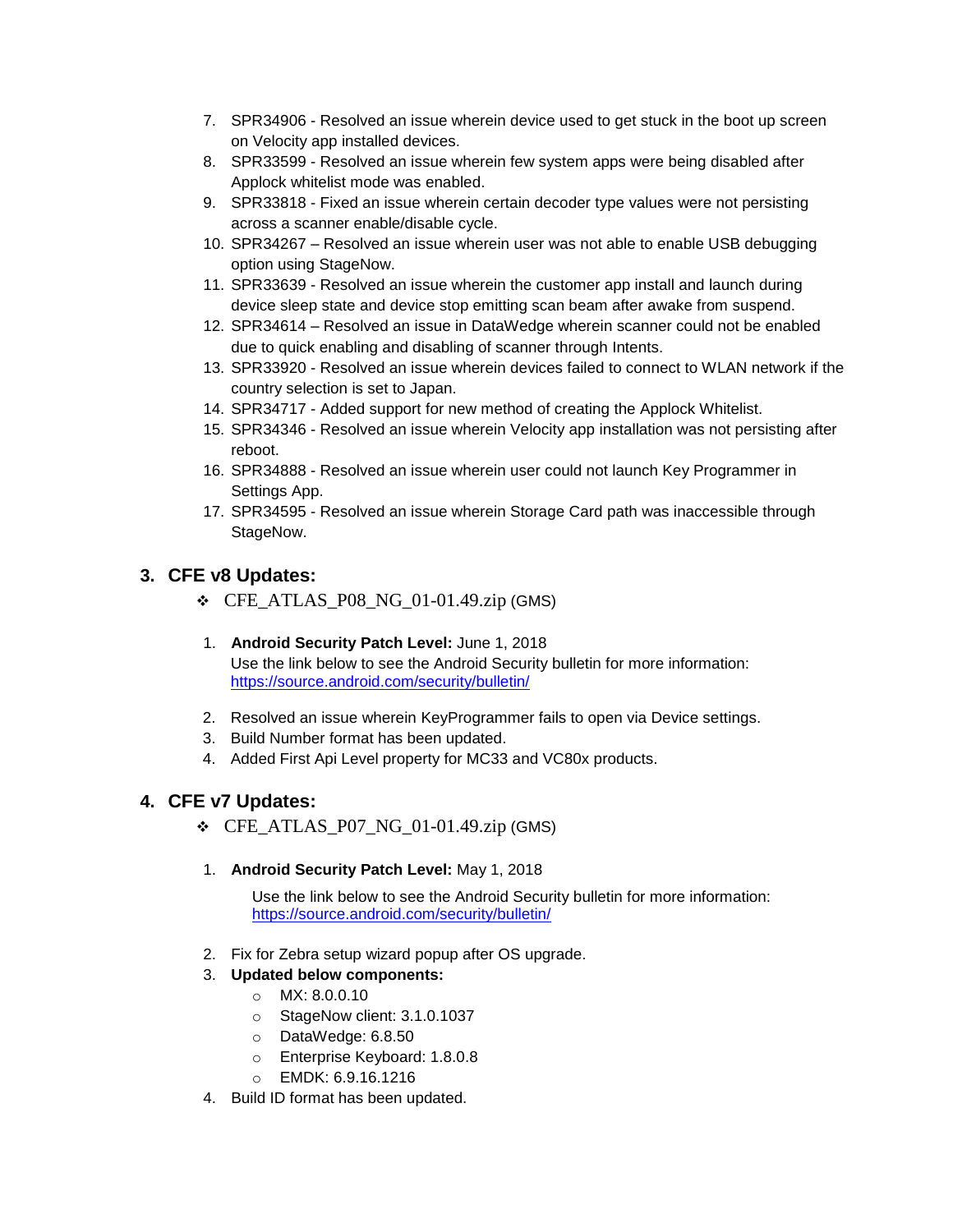- 5. Included Zebra Software License Manager v3.0.1.
- 6. Added Wi-Fi power table for Japan.
- 7. SPR34179 Resolved an issue wherein device connects slowly to an AP.
- 8. SPR34175 Resolved an issue wherein device does not show preview information in Messaging App when language toggles from right-to-left.
- 9. SPR34259 Added support to use USBMgr CSP to limit the standard 4 options on device to only allow UsbExternalStorageUsage.
- 10. SPR34307 Resolved an issue wherein the device was unable to be staged via StageNow.
- 11. SPR34083/34014/32519 Resolved an issue wherein disabling WWAN radio via Airwatch using StageNow XML fails.
- 12. SPR33977 Resolved an issue wherein set time zone issue observed with StageNow.
- 13. SPR34213/31491 Resolved an issue wherein the device was unable to stage via StageNow.
- 14. SPR34420 Resolved an issue wherein floating scan bubble issue observed with Enterprise Keyboard.
- 15. SPR33755 Resolved an issue wherein the Whitelisted apps were unable to submit XML to MX.
- 16. SPR33207 Resolved an issue wherein the Device Diagnostic tool had an issue with reading the Battery Cycles in the application for PP+ batteries.
- 17. SPR33671 Resolved an issue wherein user was unable to create WIFI profile with username as backslash followed by number.
- 18. SPR33862 Resolved an issue wherein the Screen Time off settings using Display manager CSP was not working.
- 19. SPR33973 Resolved an issue wherein erroneously loading default profile by providing feature to ignore disabled profiles in DataWedge.
- 20. SPR33848 Added support to included category field in intent profile in StageNow.
- 21. SPR34189 Resolved an issue wherein low ram and oom limit adjustments to provide more free memory.
- 22. SPR33876 Resolved an issue wherein Display Timeout was unable set via StageNow.
- 23. SPR33607 Resolved an issue where few fresh devices were unable to stage after unbox the device.
- 24. SPR33538 Resolved an issue wherein the Scanner beam stuck off and No LED beam while pressing scanner button.
- 25. SPR33981 Resolved an issue Czech Republic Regulatory Country could not be set using Wifi config profile.
- 26. Added Enterprise Browser package (com.symbol.enterprisebrowser) to white listed apps.
- 27. Resolved an issue wherein Settings App crashes while performing "Network Settings Reset".
- 28. A new device settings menu and an initial setup screen have been added to easily configure the Zebra analytics engine. The initial setup screen will be displayed upon bootup following an Enterprise Reset or Factory Reset. This screen can be skipped on an Enterprise Reset by provisioning using a StageNow profile (PowerMgr CSP), similar to what is available for the Google setup wizard bypass.
- 29. Resolved an issue wherein Bluetooth tethering was not working.

#### **5. Update005 Updates:**

❖ CFE-VC80x\_MC33-01-01-48-NG-00-A-05.zip (GMS)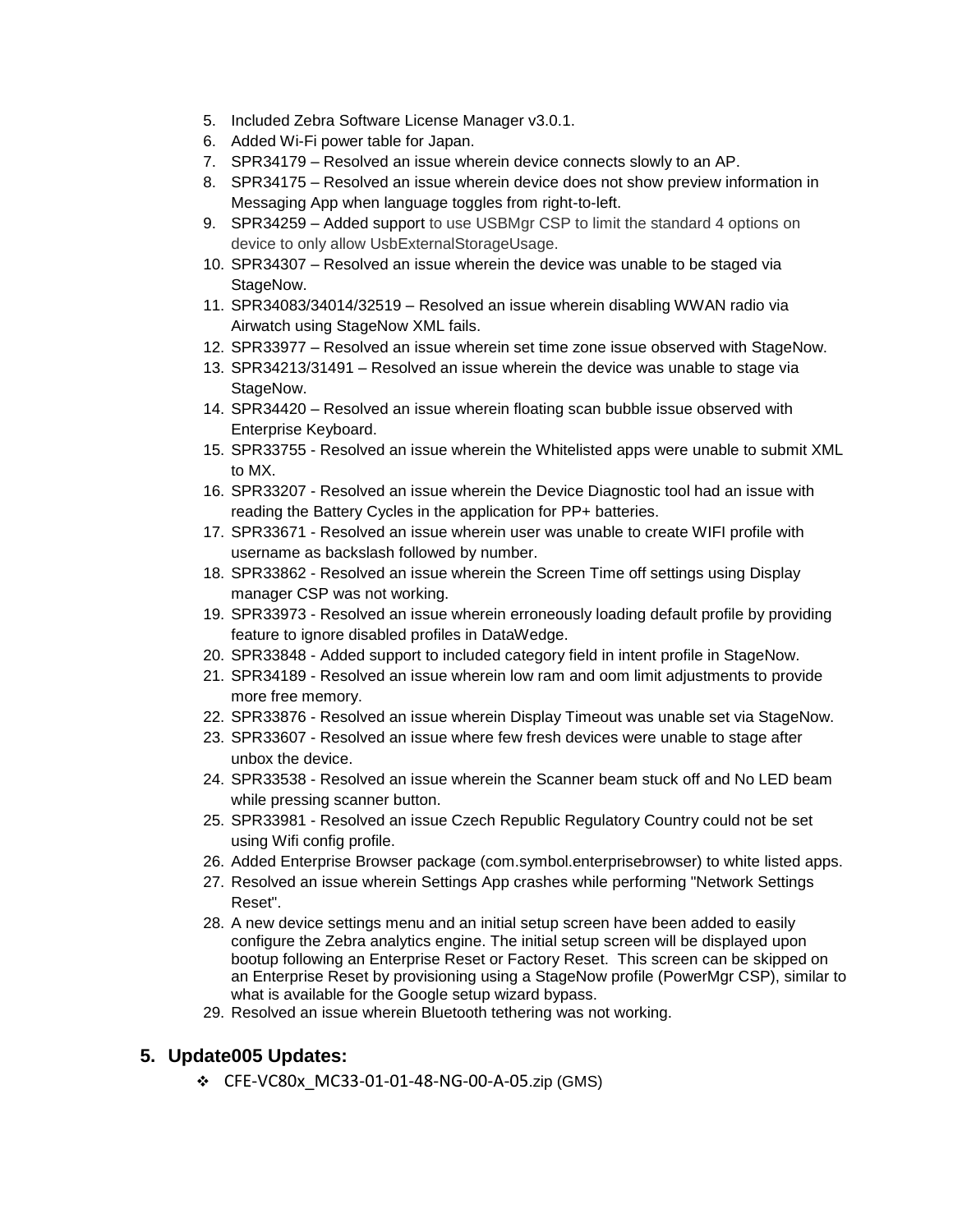| Components     | <b>New Features</b>                                                                                                                                                                                                                                                                                                                                                                           |  |  |
|----------------|-----------------------------------------------------------------------------------------------------------------------------------------------------------------------------------------------------------------------------------------------------------------------------------------------------------------------------------------------------------------------------------------------|--|--|
| OS             | Added support for FIPS                                                                                                                                                                                                                                                                                                                                                                        |  |  |
| <b>Battery</b> | Added support for battery hotswap with up to 30 seconds for Wifi/BT                                                                                                                                                                                                                                                                                                                           |  |  |
|                | persistence                                                                                                                                                                                                                                                                                                                                                                                   |  |  |
| Scanning       | Added Simulscan on the part numbers with imager                                                                                                                                                                                                                                                                                                                                               |  |  |
|                | Added support for RS507x                                                                                                                                                                                                                                                                                                                                                                      |  |  |
|                | Fixed Bluetooth scanner firmware update failure                                                                                                                                                                                                                                                                                                                                               |  |  |
| DataWedge      | Fixes:<br>SPR-33973 Resolved issue where Wrong profile gets loaded<br>$\bullet$<br>when SwitchToProfile intent is used                                                                                                                                                                                                                                                                        |  |  |
|                | SPR 33538 - Not able to load the correct profile when Switch To<br>Profile intent is used.                                                                                                                                                                                                                                                                                                    |  |  |
|                | Features:                                                                                                                                                                                                                                                                                                                                                                                     |  |  |
|                | Changed the default Simul Scan template in a DataWedge profile<br>to "Default - Barcode 4.xml".                                                                                                                                                                                                                                                                                               |  |  |
|                | Added support for Dynamic template parameters in SimulScan<br>configuration.                                                                                                                                                                                                                                                                                                                  |  |  |
|                | Added Multibarcode support.                                                                                                                                                                                                                                                                                                                                                                   |  |  |
|                | Added a barcode separator for multbarcode feature.<br>Intent API extensions:                                                                                                                                                                                                                                                                                                                  |  |  |
|                | Added support to import full configuration database or profile<br>1.<br>configuration database via intent API.                                                                                                                                                                                                                                                                                |  |  |
|                | 2.<br>Added support to get and set configuration of Serial Input<br>Plugin settings.                                                                                                                                                                                                                                                                                                          |  |  |
|                | Added support to install an application while in device in suspend<br>mode and make it to work with DataWedge. (SPR - 33639)                                                                                                                                                                                                                                                                  |  |  |
| <b>EMDK</b>    | Fixes:                                                                                                                                                                                                                                                                                                                                                                                        |  |  |
|                | Unable to create a DataWedge profile using EMDK Profile<br>$\bullet$<br>Manager.                                                                                                                                                                                                                                                                                                              |  |  |
|                | "getLabelType()" method returns "UNDEFINED" for mailmark and<br>$\bullet$<br>Hanxin barcode                                                                                                                                                                                                                                                                                                   |  |  |
|                | Features:                                                                                                                                                                                                                                                                                                                                                                                     |  |  |
|                | Enhanced Barcode Manager API:                                                                                                                                                                                                                                                                                                                                                                 |  |  |
|                | Added support for the Mutli-Barcode decoding feature. This<br>feature allows scanning multiple barcodes in one single scan:<br>Added new value "MULTI_BARCODE" in enum ScanMode to<br>$\circ$<br>enable decoding multiple barcodes at a time.<br>Added new class "MultiBarcodeParams" in ScannerConfig<br>$\circ$<br>with parameter "barcodeCount" to set the barcode count to be<br>scanned. |  |  |
|                | <b>Enhanced SerialComm API:</b><br>The new flowControlMode feature has been added in the<br>SerialConfig class with RTS_CTS, XON_XOFF and NONE as<br>possible values.                                                                                                                                                                                                                         |  |  |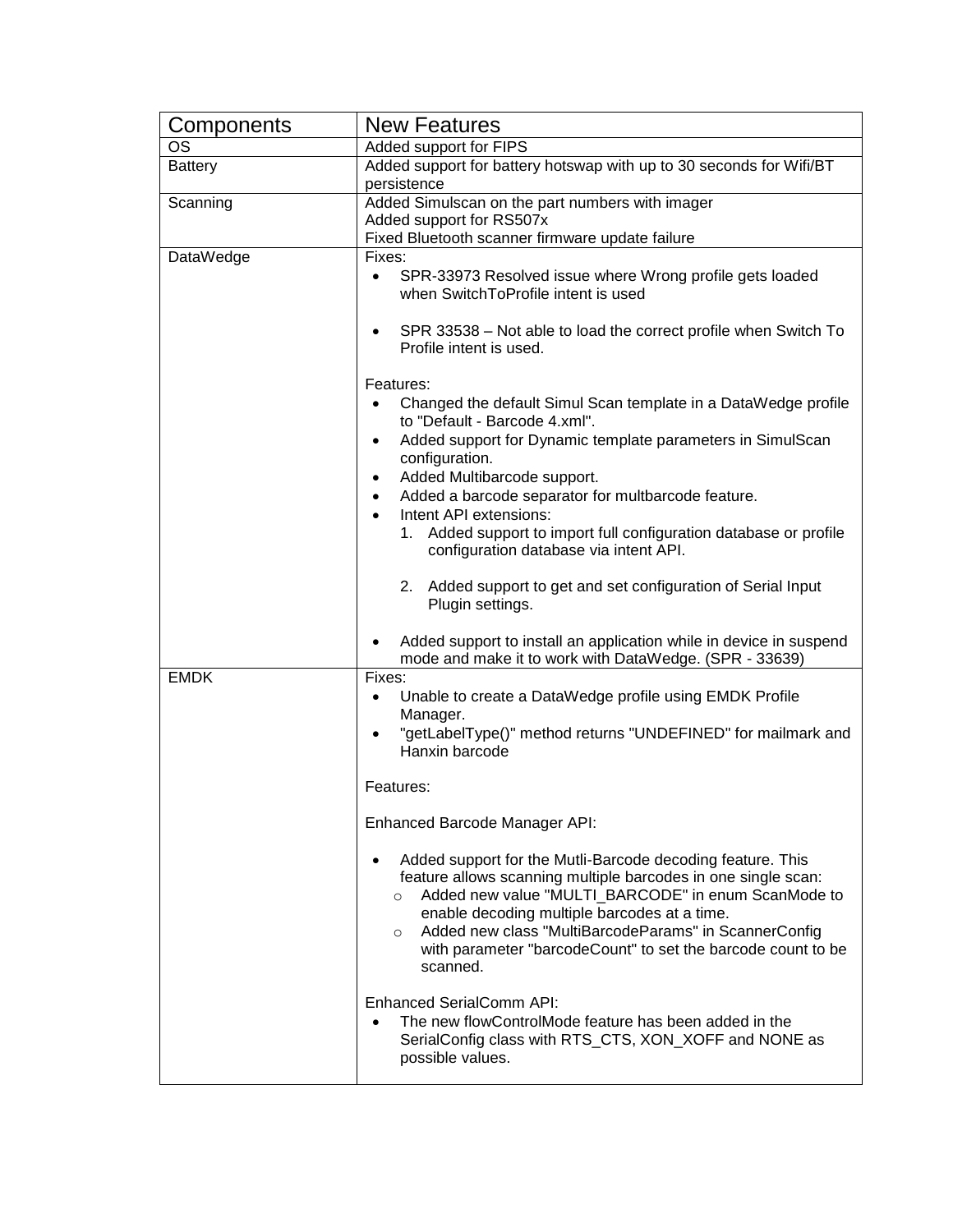| <b>MX</b>       | Fixes:<br>"Zebra Mobility Extensions Version" is shown as 1.3 on Airwatch<br>agent when UUT RAM is 85% filled<br>SPR-34145: Fixed issue where Wlan with WEP key INDEX 2 is<br>not kept |
|-----------------|----------------------------------------------------------------------------------------------------------------------------------------------------------------------------------------|
| OEMConfig       | Fixes:<br>"SignalOccurrenceOfThreat" parm is not added in threatStep                                                                                                                   |
| Ivanti Velocity | Integrated Velocity ATTE 2.0                                                                                                                                                           |

## **6. CFE v4 Updates:**

- ❖ CFE-VC80x\_MC33-01-01-48-NG-00-A-04.zip (GMS)
- 1. **Android Security Patch Level:** March 5, 2018

Use the link below to see the Android Security bulletin for more information: <https://source.android.com/security/bulletin/>

#### 2. **Updated below components:**

- o Datawedge: 6.7.34
- o StageNow: 2.10.1.1386
- o EMDK: 6.8.20.1120
- o MX: 7.2.0.6
- o File browser: 1.19.1.2
- 3. SPR33311 Resolved an issue wherein RS507 is unable to connect via Bluetooth using Voxware voice application.
- 4. SPR33302 Resolved an issue wherein disabling the oval capacitive key via StageNow fails.
- 5. SPR34267 Resolved an issue wherein USB debugging failed to get enabled via StageNow.
- 6. SPR33639 Resolved an issue wherein device stops emitting scan beam after waking up from suspend state.
- 7. SPR33799 Resolved an issue wherein DataWedge was sending char 10 instead of char 13.

## **7. CFE v3 Updates:**

- ❖ CFE-VC80x\_MC33-01-01-48-NG-00-A-03.zip (GMS)
- 1. Spectre and Meltdown (CVE-2017-5753, 5715, 5754) remediation provided by updates to timer access for CVE-2017-13218.
- 2. Fix for bug: BT connection state does not persist across reboots, if location settings is in enabled state

# <span id="page-7-0"></span>**Device Compatibility**

This software release has been approved for use on the following devices.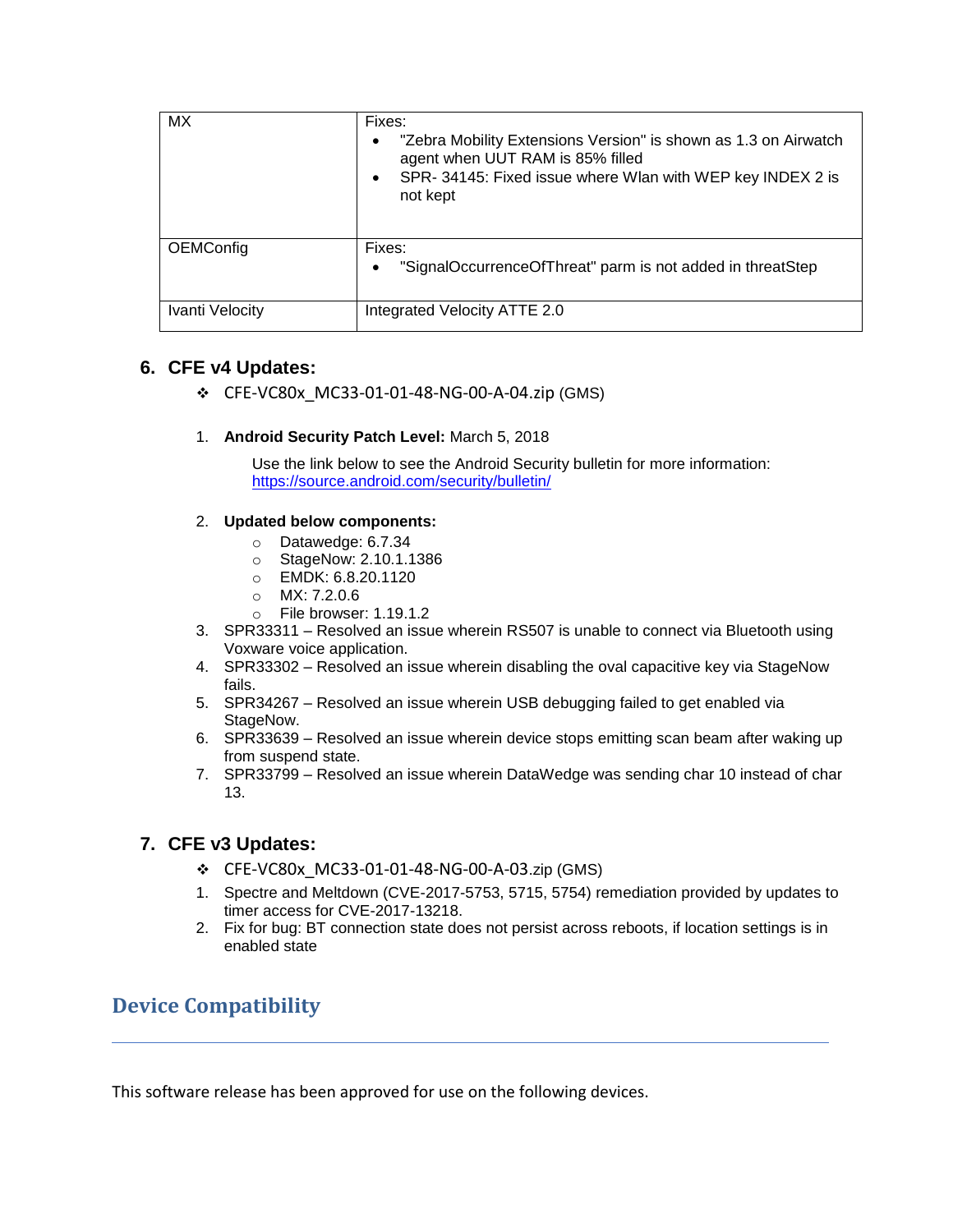| <b>Device Part Number</b> | <b>Operating System</b> | <b>Device Part number</b> | <b>Operating System</b> |
|---------------------------|-------------------------|---------------------------|-------------------------|
| MC330K-GE3HA3NA           | Android N               | MC330M-RL4SG2RW           | Android N               |
| MC330K-GE3HA3RW           | Android N               | MC330M-SI2HA2RW           | Android N               |
| MC330K-GE4HA3NA           | Android N               | MC330M-SI30A2RW           | Android N               |
| MC330K-GE4HA3RW           | Android N               | MC330M-SI3HA2NA           | Android N               |
| MC330K-GE4HA4NA           | Android N               | MC330M-SI3HA2RW           | Android N               |
| MC330K-GE4HA4RW           | Android N               | MC330M-SI40A2NA           | Android N               |
| MC330K-GI3HA3NA           | Android N               | MC330M-SI4HA2NA           | Android N               |
| MC330K-GI3HA3RW           | Android N               | MC330M-SI4HA2RW           | Android N               |
| MC330K-GI3HA4RW           | Android N               | MC330M-SI4HG2NA           | Android N               |
| MC330K-GI4HA3NA           | Android N               | MC330M-SL2HA2RW           | Android N               |
| MC330K-GI4HA3RW           | Android N               | MC330M-SL2HG2RW           | Android N               |
| MC330K-GI4HA4NA           | Android N               | MC330M-SL3HA2NA           | Android N               |
| MC330K-GI4HA4RW           | Android N               | MC330M-SL3HA2RW           | Android N               |
| MC330K-GI4HG3NA           | Android N               | MC330M-SL4HA2NA           | Android N               |
| MC330K-GI4HG3RW           | Android N               | MC330M-SN3HA2RW           | Android N               |
| MC330K-GI4HG4NA           | Android N               | MC330M-SN4HA2NA           | Android N               |
| MC330K-GI4HG4RW           | Android N               | MC330M-RL2SG2US           | Android N               |
| MC330K-GL2HA3RW           | Android N               | MC330M-SL4HG2US           | Android N               |
| MC330K-GL3HA3RW           | Android N               | MC330M-SL3HG2US           | Android N               |
| MC330K-GL3HA4RW           | Android N               | MC330M-RL4SG2US           | Android N               |
| MC330K-GL4HA3NA           | Android N               | MC330M-RL3HG2US           | Android N               |
| MC330K-GL4HA3RW           | Android N               | MC330M-SN4HG2US           | Android N               |
| MC330K-GL4HA4NA           | Android N               | MC330M-SI3HG2US           | Android N               |
| MC330K-GL4HA4RW           | Android N               | MC330M-GL4HG2US           | Android N               |
| MC330K-GL4HG3RW           | Android N               | MC330M-GL3HG2US           | Android N               |
| MC330K-RC3HA4NA           | Android N               | MC330M-GL2HG2US           | Android N               |
| MC330K-RC3HA4RW           | Android N               | MC330M-GI3HG2US           | Android N               |
| MC330K-RC3HG4RW           | Android N               | MC330M-GI2HG2US           | Android N               |
| MC330K-RC4HA4NA           | Android N               | MC330K-SN4HG3US           | Android N               |
| MC330K-RC4HA4RW           | Android N               | MC330K-SI3HG3US           | Android N               |
| MC330K-RL3HA3RW           | Android N               | MC330K-GL4HG3US           | Android N               |
| MC330K-RL3HG3RW           | Android N               | MC330K-RC4HG4US           | Android N               |
| MC330K-RL3SG3RW           | Android N               | MC330K-RC3HG4US           | Android N               |
| MC330K-RL4HA3NA           | Android N               | MC330K-GL4HG4US           | Android N               |
| MC330K-RL4HA3RW           | Android N               | MC330K-GI3HG3US           | Android N               |
| MC330K-RL4HG3NA           | Android N               | MC330K-SP4HG4US           | Android N               |
| MC330K-SB3HA4NA           | Android N               | MC330K-SP3HG4US           | Android N               |
| MC330K-SB3HA4RW           | Android N               | MC330K-SB3HG4US           | Android N               |
| MC330K-SB3HG4RW           | Android N               | MC330K-SE4HG3US           | Android N               |
| MC330K-SB4HA4NA           | Android N               | MC330K-SE3HG3US           | Android N               |
| MC330K-SB4HA4RW           | Android N               | MC330K-SE2HG3US           | Android N               |
| MC330K-SB4HG4NA           | Android N               | MC330K-GE4HG3US           | Android N               |
| MC330K-SE2HA3RW           | Android N               | MC330K-GE3HG3US           | Android N               |
| MC330K-SE3HA3NA           | Android N               | MC330K-GE2HG3US           | Android N               |
| MC330K-SE3HA3RW           | Android N               | MC330K-SG4HG4US           | Android N               |
| MC330K-SE4HA3NA           | Android N               | MC330K-SG3HG4US           | Android N               |
| MC330K-SE4HA3RW           | Android N               | MC330K-SG2HG4US           | Android N               |
| MC330K-SG3HA4NA           | Android N               | MC330K-GE4HG4US           | Android N               |
| MC330K-SG3HA4RW           | Android N               | MC330K-GE2HG4US           | Android N               |
| MC330K-SG4HA4NA           | Android N               | MC330K-GI3HG3US01         | Android N               |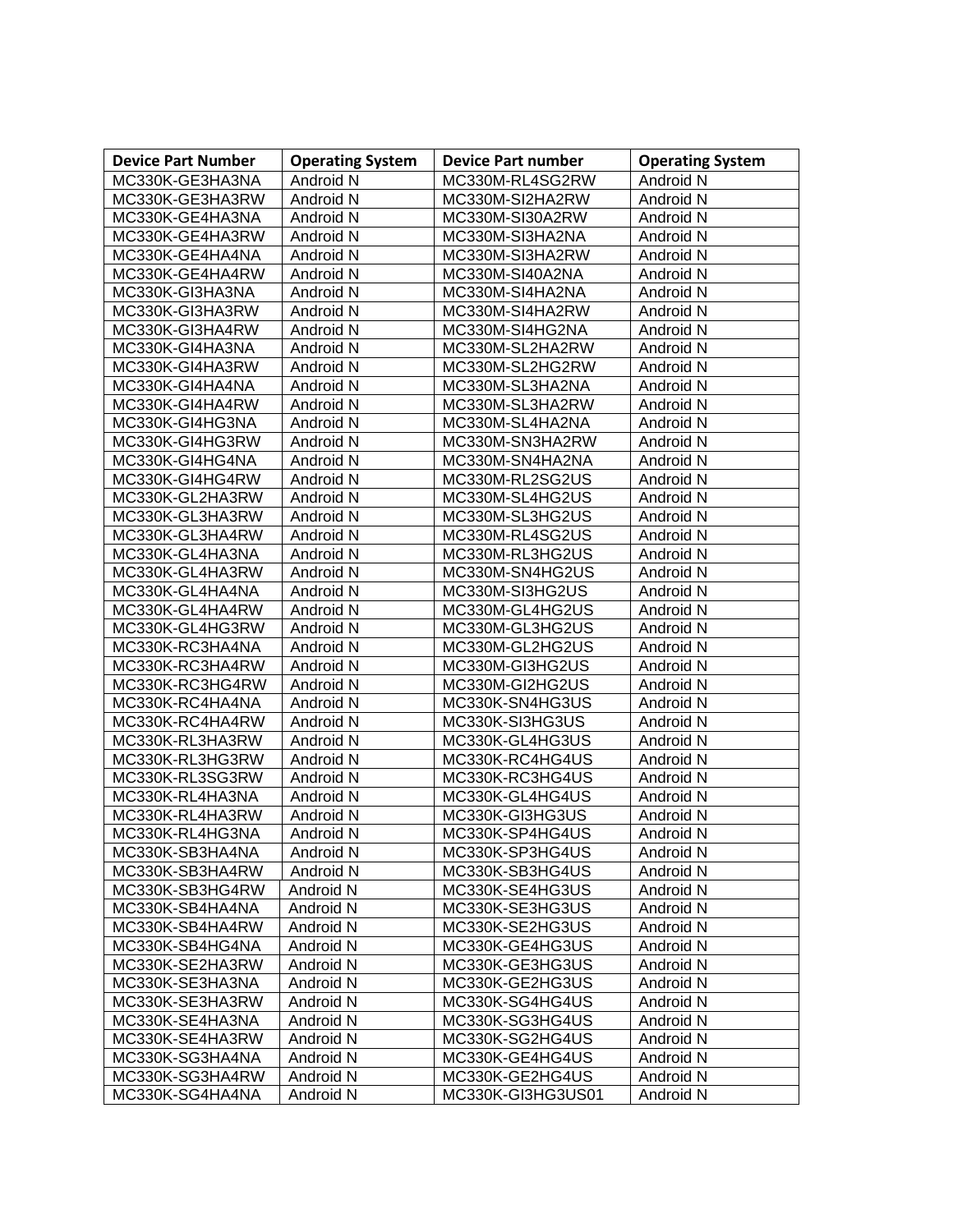| MC330K-SI2HA3RW | Android N | MC330M-SN3HG2RW   | Android N |
|-----------------|-----------|-------------------|-----------|
| MC330K-SI3HA3NA | Android N | MC330M-SL3HG2RW   | Android N |
| MC330K-SI3HA3RW | Android N | MC330M-SI4HG2RW   | Android N |
| MC330K-SI3HG3RW | Android N | MC330M-SI3HG2RW   | Android N |
| MC330K-SI4HA3NA | Android N | MC330M-SI2HG2RW   | Android N |
| MC330K-SI4HA3RW | Android N | MC330M-RL3HG2RW   | Android N |
| MC330K-SI4HG3NA | Android N | MC330M-RL2SG2RW   | Android N |
| MC330K-SL2HA3RW | Android N | MC330M-GL4HG2RW   | Android N |
| MC330K-SL4HA3RW | Android N | MC330M-GL2HG2RW   | Android N |
| MC330K-SN3HA3RW | Android N | MC330M-GI4HG2RW   | Android N |
| MC330K-SN4HA3NA | Android N | MC330M-GI4HG2IN   | Android N |
| MC330K-SN4HA3RW | Android N | MC330M-GI3HG2IN   | Android N |
| MC330K-SP3HA4NA | Android N | MC330M-GI2HG2RW   | Android N |
| MC330K-SP3HA4RW | Android N | MC330K-SP4HG4RW   | Android N |
| MC330K-SP4HA4NA | Android N | MC330K-SP3HG4RW   | Android N |
| MC330K-SP4HA4RW | Android N | MC330K-SN4HG3RW   | Android N |
| MC330M-GI2HA2NA | Android N | MC330K-SN3HG3RW   | Android N |
| MC330M-GI2HA2RW | Android N | MC330K-SL4HG3RW   | Android N |
| MC330M-GI30A2RW | Android N | MC330K-SL2HG3RW   | Android N |
| MC330M-GI3HA2IN | Android N | MC330K-SI4HG3RW   | Android N |
| MC330M-GI3HA2NA | Android N | MC330K-SI2HG3RW   | Android N |
| MC330M-GI3HA2RW | Android N | MC330K-SG3HG4RW   | Android N |
| MC330M-GI3HG2RW | Android N | MC330K-SG2HG4RW   | Android N |
| MC330M-GI40A2NA | Android N | MC330K-SE4HG3RW   | Android N |
| MC330M-GI4HA2IN | Android N | MC330K-SE3HG3RW   | Android N |
| MC330M-GI4HA2NA | Android N | MC330K-SE2HG3RW   | Android N |
| MC330M-GI4HA2RW | Android N | MC330K-SB4HG4RW   | Android N |
| MC330M-GI4HG2NA | Android N | MC330K-RL4HG3RW   | Android N |
| MC330M-GL2HA2NA | Android N | MC330K-RC4HG4RW   | Android N |
| MC330M-GL2HA2RW | Android N | MC330K-GL4HG3RW   | Android N |
| MC330M-GL3HA2NA | Android N | MC330K-GL3HG4RW   | Android N |
| MC330M-GL3HA2RW | Android N | MC330K-GL3HG3RW   | Android N |
| MC330M-GL3HG2RW | Android N | MC330K-GL2HG3RW   | Android N |
| MC330M-GL40A2NA | Android N | MC330K-GI3HG4RW   | Android N |
| MC330M-GL40A2RW | Android N | MC330K-GI3HG3RW   | Android N |
| MC330M-GL4HA2NA | Android N | MC330K-GE4HG4RW   | Android N |
| MC330M-GL4HA2RW | Android N | MC330K-GE4HG3RW   | Android N |
| MC330M-RL2SA2NA | Android N | MC330K-GE3HG3RW   | Android N |
| MC330M-RL2SA2RW | Android N | MC330K-GE2HG4RW   | Android N |
| MC330M-RL3HA2NA | Android N | MC330K-GE2HG3RW   | Android N |
| MC330M-RL3HA2RW | Android N | MC330K-GI3HG3RW01 | Android N |
| MC330M-RL3SA2NA | Android N | MC330K-GE2HA3US   | Android N |
| MC330M-RL3SA2RW | Android N | MC330K-GE2HA4US   | Android N |
| MC330M-RL3SG2NA | Android N | MC330K-SE2HA3US   | Android N |
| MC330M-RL3SG2RW | Android N | MC330K-SG2HA4US   | Android N |
| MC330M-RL40A2NA | Android N | MC330K-GE2HA3RW   | Android N |
| MC330M-RL4SA2NA | Android N | MC330K-GE2HA4RW   | Android N |
| MC330M-RL4SA2RW | Android N | MC330K-SG2HA4RW   | Android N |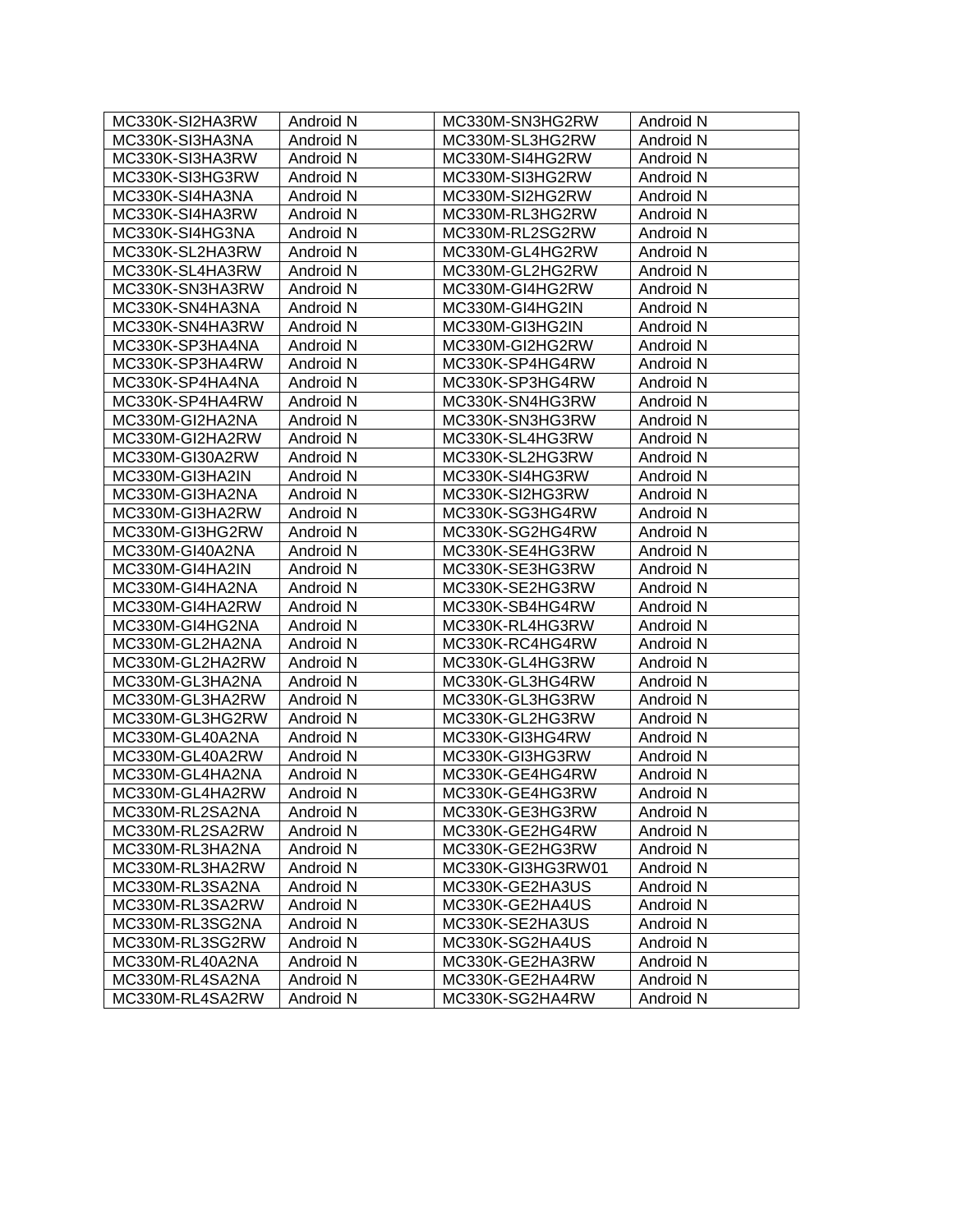# <span id="page-10-0"></span>**Installation Requirements**

#### Install baseline 01-01-48-NG-00-A (GMS)

#### **IMPORTANT NOTE:**

- Upgrading to this OS version (01-01-49-NG-00-U10-STD LG patch v10) blocks the downgrade prior to Update005 releases.
- Users updating from 01-01-49-NG-00-A BSP baseline to LG patch v10 will be allowed only to downgrade till Update005.

## <span id="page-10-1"></span>**Installation Instructions**

### **Using ADB Sideload**

*The installation instructions assume you have ADB installed on your PC (the adb drivers and such) and your MC33x has Developer options enabled and USB debugging ON: Instructions on HOW TO enable ADB is also captured in user guide.*

- 1. Connect the MC33x to the PC using the USB data cable or through the cradle.
- 2. You may need to pull down the top menu and if you see "USB for charging", touch it and then change it to "File transfers".
- 3. Open Command Prompt, run *"adb devices"* and check to see if you are able to see the device's serial number.

If yes, proceed to next step

If not please get the PC set up with the proper drivers or install an External SD Card.

- 4. You may also get a pop up on your PC (Win 7) that you will be connected as a Portable MediaPlayer. This can be ignored.
- 5. Download Image
	- a. **CFE\_ATLAS\_P10\_NG\_01-01.49.zip** listed above in content section
	- b. Reset files (Optional)
- 6. Entering into Recovery Mode
	- a. Option 1: In Command Prompt, type *"adb reboot recovery" and click enter*.
	- b. Option 2:
		- Reboot the device and keep the GUN (grip) trigger held.
		- When Zebra Technologies logo appears on the screen release the trigger
- 7. MC33x will reboot and land up on the Android Recovery screen.
- 8. If applying patch via sideload method
	- a. Use UP and DOWN keys on the keypad to navigate up/down highlight item
	- b. Use ENTER key on the keypad to select menu item "Apply update via adb sideload"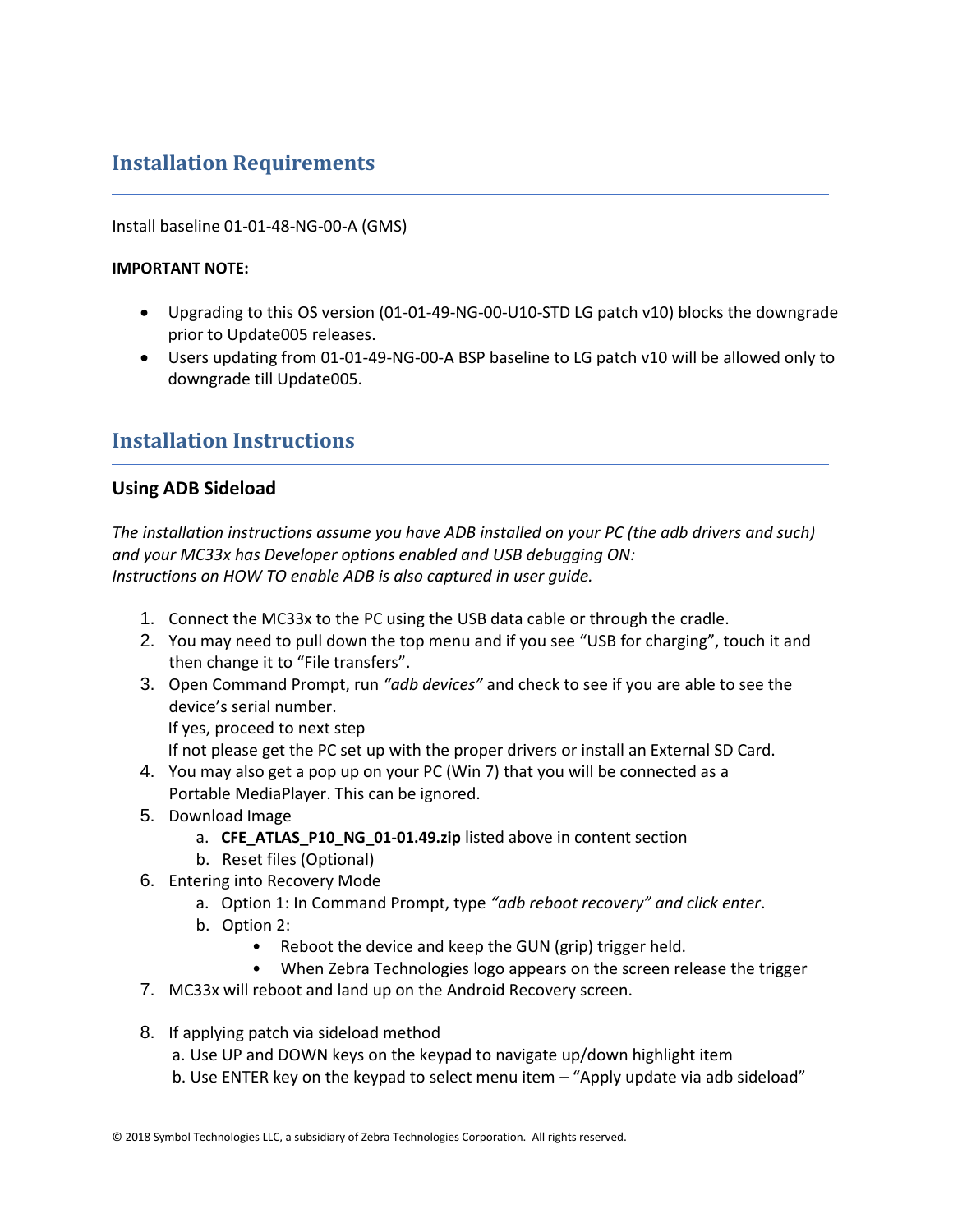- 9. With your Command Prompt, open, type "adb sideload" and add a space and then drag and drop the patch file on to it and click enter.
	- a. Your PC screen will show files being installed and a little blue horizontal progress bar on your device will show status… And after about 6 minutes (could be 10+ minutes if installing GMS) it should be done and you should be back at the Android Recovery screen.
	- b. Repeat above steps for all mandatory packages
- 10. *"Reboot system now"* is highlighted. Press the Power Key to Reboot.
- 11. Device reboots and you see Zebra on top and POWERED BY android at the bottom and after about 1 minute will transition to the MC33X splash screen with 5 dancing white dots at bottom… it will stay at this screen for a little over another minute *(could be another 7+ minutes if installing GMS)* and then you are at the Factory "Welcome" screen.
- 12. If you installed a GMS BSP, you will need to complete the process by setting up Wi‐Fi and E‐ mail accounts and such. If on AOSP (non‐GMS), there is no process to follow.
- 13. At the Home Screen, we need to verify that the BSP upgrade took place and set the Date & Time.
	- a. Go to "Settings" and scroll down to "About phone" and look at the "Build number". It should start with "**01-01-49-NG-00-U10-STD**". Now you are on the correct BSP.
	- b. Setting the Date and Time. If you associate to a WLAN AP, do so now, as it should automatically set the time and date… the only thing left is to set the time zone. Go to "Settings" and scroll to and select "Date & time". Scroll down to and select "Select time zone", and scroll down to and select the appropriate time zone and you are done.
- 14. To Check the Android Patch Level after installing the CFE package in the device,
	- a. Settings->About Phone->SW Components: Device Update Version: **10**
	- b. ADB Shell method: Execute following command from PC's command prompt:
		- \$ adb shell getprop ro.device.patch.version
			- \$ **10**
- 15. Now you are all set to use your MC33X.

## **Using External SD card**

- 1. Plug the MC33X into the USB & Charging Cable and then the Cable to the PC. If you have a Cradle with USB connectivity, you may use that as well.
- 2. You may need to pull down the top menu and if you see "USB for charging", touch it and then change it to "File transfers".
- 3. Download **CFE\_ATLAS\_P10\_NG\_01-01.49.zip** and drag & drop the file on External SD card
- 4. Entering into Recovery Mode
	- Reboot the device and keep the GUN (grip) trigger held.
	- When Zebra Technologies logo appears on the screen release the trigger
- 5. Your MC33X will reboot and land up on the Android Recovery screen.
- 6. Applying update via External SD card
	- a. Use UP and DOWN keys on the keypad to navigate up/down highlight item